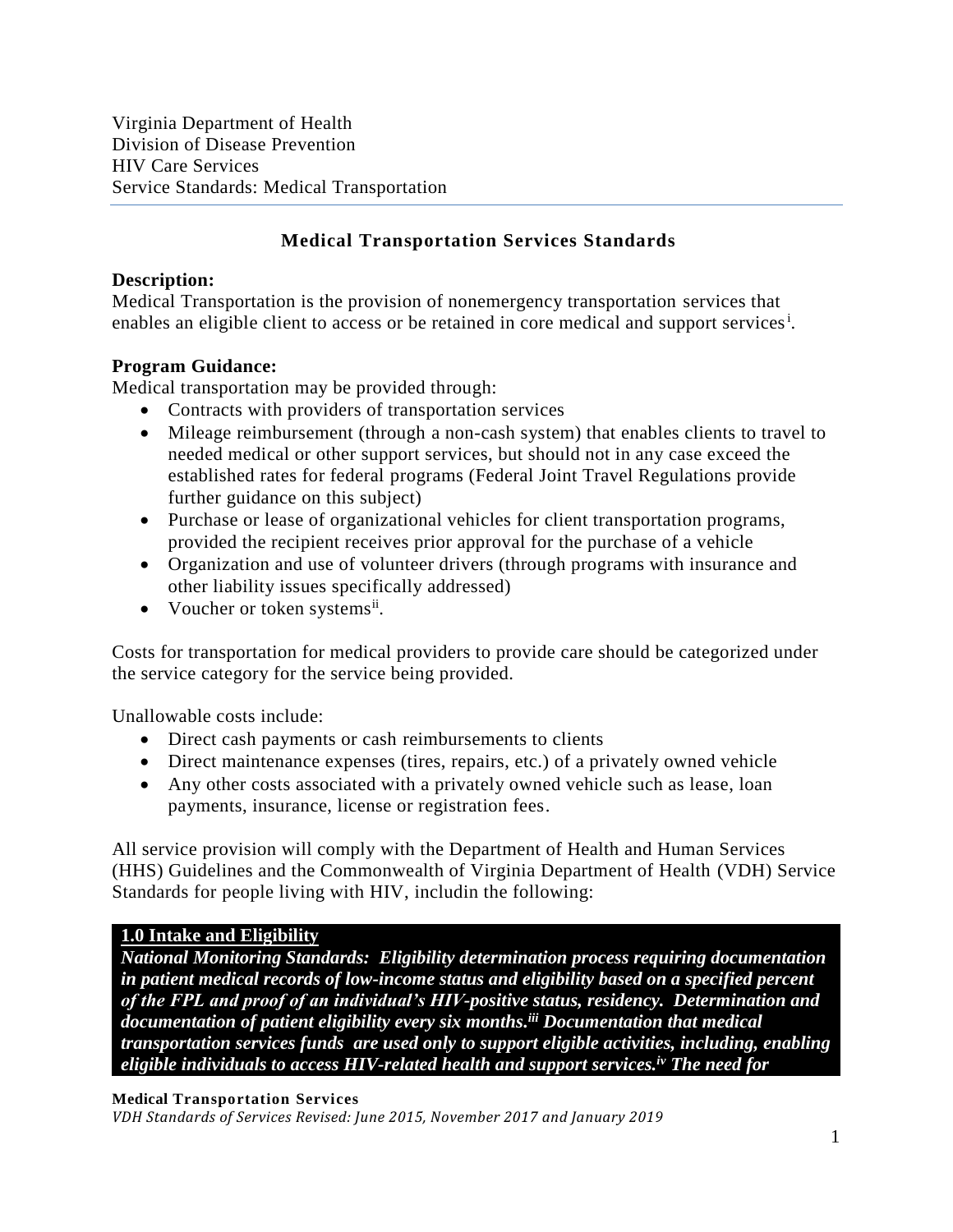*medical transportation services should be identified and documented in the client's HIV service plan.*

*Human Services and Services Administration (HRSA), the funder for Ryan White HIV Services, prohibits continued HIV services, including medications to clients who are not recertified for eligibility of services by their specified date; therefore, if a client has not completed their annual certification or recertification at six months they may not be eligible for Ryan White services.<sup>v</sup>*

| <b>Standard</b>                                      |                                                         | <b>Measure</b>                                    |
|------------------------------------------------------|---------------------------------------------------------|---------------------------------------------------|
| Referral                                             |                                                         |                                                   |
|                                                      | 1.1) Referral for Medical Transportation Services       | 1.1) Documentation of referral for                |
|                                                      | by a Ryan White Part B provider is documented           | <b>Medical Transportation Services is present</b> |
|                                                      | prior to initiation of the service.                     | in the client's record, signed and dated.         |
|                                                      | Eligibility                                             |                                                   |
|                                                      | 1.2) The client's eligibility for Ryan White Part B     | 1.2) Documentation of the client's                |
|                                                      | services is determined.                                 | eligibility is present in the client's record.    |
|                                                      | 1.3) To be eligible for this service applicants must:   | 1.3) Documentation is present in files that       |
|                                                      | a) Be diagnosed with HIV                                | verifies:                                         |
|                                                      | b) Live in Virginia                                     | a) Client is diagnosed with HIV                   |
|                                                      | Have an individual or family income at or<br>c)         | b) Client lives in Virginia                       |
|                                                      | below 500% of the Federal Poverty Level                 | c) Client meets income guidelines                 |
|                                                      | (FPL)                                                   | d) Client Medicaid status (gap of                 |
|                                                      | Ryan White Part B is the payer of last<br>d)            | services)                                         |
|                                                      | resort and other funding sources must be                | e) Recertification for continued                  |
|                                                      | vigorously pursued. Providers are                       | eligibility for Part B services every             |
|                                                      | responsible to ensure that clients are                  | six months                                        |
|                                                      | screened and deemed ineligible for other                | a) Client agrees to participate in                |
|                                                      | payer sources covered by Federal or State               | insurance option that best meets                  |
|                                                      | programs such as Medicare, Medicaid, all                | their medical needs and for which                 |
|                                                      | other forms of insurance or third party                 | the client is eligible.                           |
|                                                      | payers such as private and commercial                   |                                                   |
|                                                      | insurance plans, and other payers.                      |                                                   |
|                                                      | Provide recertification every six months<br>e)          |                                                   |
|                                                      | with proof of income, changes in                        |                                                   |
|                                                      | insurance coverage, or any changes in                   |                                                   |
|                                                      | residency                                               |                                                   |
|                                                      | <b>Client eligibility ensures Part B services</b><br>f) |                                                   |
|                                                      | are used as the payer of last resort.                   |                                                   |
|                                                      | Client must agree to participate in the                 |                                                   |
| insurance option client is eligible and that         |                                                         |                                                   |
| best meets the client's medical needs                |                                                         |                                                   |
| regardless of preference.                            |                                                         |                                                   |
| <i>Note:</i> The Part B Program is the payer of last |                                                         |                                                   |
|                                                      | resort. This is interpreted as "funds received will     |                                                   |
|                                                      | not be utilized to make payments for any item or        |                                                   |
|                                                      | service to the extent that payment has been made,       |                                                   |

**Medical Transportation Services**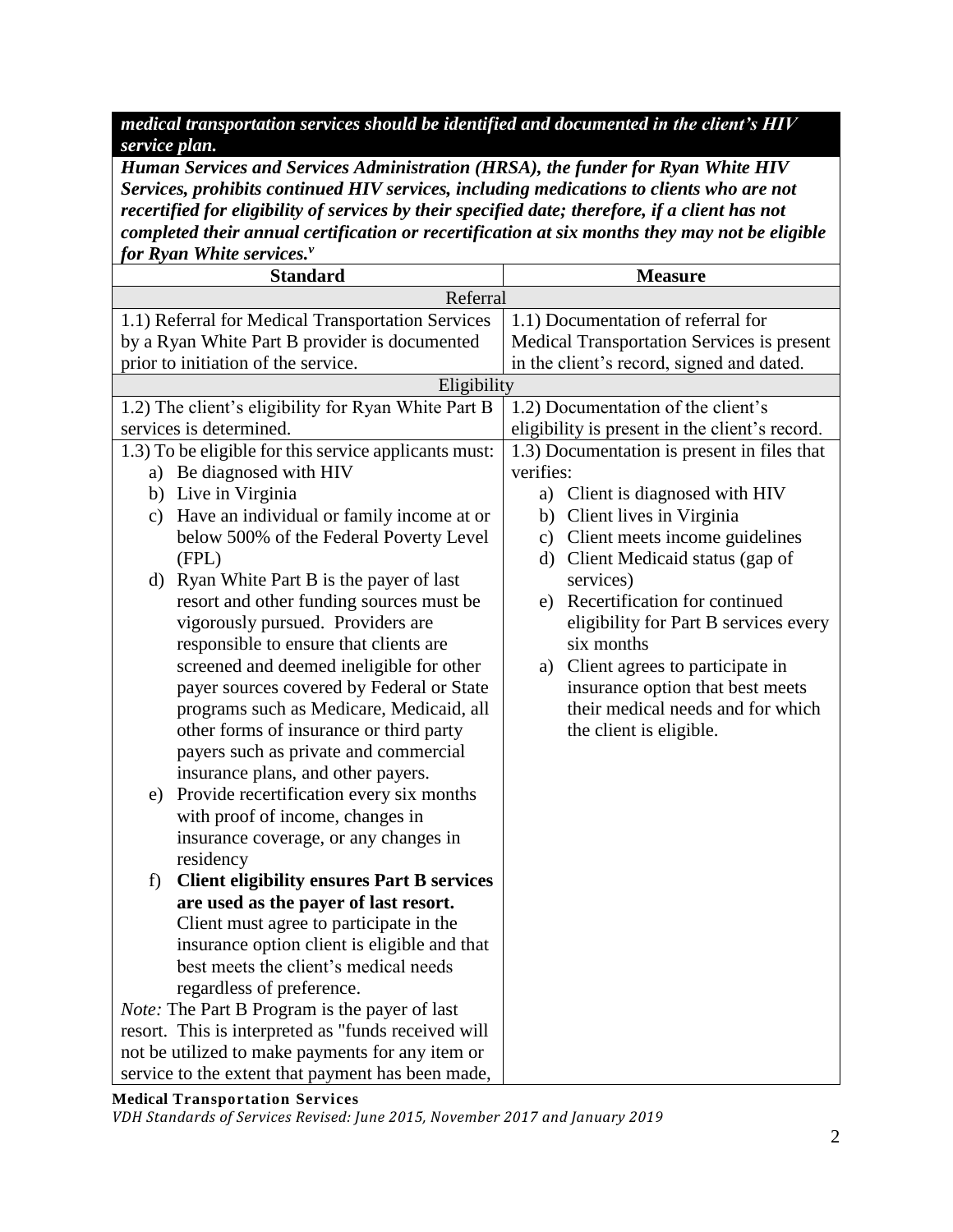| or can reasonably be expected to be made." by                                             |                                              |  |
|-------------------------------------------------------------------------------------------|----------------------------------------------|--|
| another payment source. <sup>vi</sup>                                                     |                                              |  |
|                                                                                           |                                              |  |
| Apply through the VDH Central Office or through                                           |                                              |  |
| agency's eligibility services.                                                            |                                              |  |
| Intake                                                                                    |                                              |  |
| 1.4) Eligibility screening and intake to be                                               | 1.4) Documentation of intake and             |  |
| completed within 15 days of initial contact with                                          | eligibility screening in record signed and   |  |
| client.                                                                                   | dated.                                       |  |
| Recertification                                                                           |                                              |  |
| 1.5) Client must be recertified every six months                                          | 1.5) Documentation of recertification of     |  |
| to continue to receive Ryan White services.                                               | the client's eligibility every six months is |  |
| There is no grace period.                                                                 | present in the client's record.              |  |
| 2.0 Key Services Components and Activities (including assessment and service plan)        |                                              |  |
| National Monitoring Standards: Medical Transportation Services are used only to enable an |                                              |  |
| eligible individual to access HIV-related health and support services. <sup>vii</sup>     |                                              |  |
| <b>Standard</b>                                                                           | <b>Measure</b>                               |  |
| Documentation                                                                             |                                              |  |
| 2.1) Provision of all medical transportation                                              | 2.1) Documentation of medical                |  |
| services is documented by type of transportation,                                         | transportation services provided in clients' |  |
| date of service and purpose.                                                              | records signed and dated.                    |  |
| 2.2) Track and document referral sources in the                                           | 2.2) Is there documentation of referral in   |  |
| client record                                                                             | the client record?                           |  |
| 2.3) Provide cancellations policy to client                                               | 2.3) Is there documentation that clients are |  |
| including inclement weather, breakdowns etc.                                              | aware of cancellations, inclement weather,   |  |
|                                                                                           | breakdowns?                                  |  |
| 2.3) Arranged cab or van transportation for those                                         | 2.3) Is there documentation that cab or      |  |
| with acute medical needs                                                                  | van transportation is arranged for those     |  |
|                                                                                           | with acute medical needs?                    |  |
| 2.4) Medical transportation services provided are                                         | 2.4) Documentation of purpose for all        |  |
| used only to enable an individual to access HIV-                                          | transportation services provided (e.g.,      |  |
| related health and support services.                                                      | transportation to/from what type of          |  |
|                                                                                           | medical or support service appointment)      |  |
|                                                                                           | in client's record.                          |  |
| Assessment/Service Plan/Provision of Services                                             |                                              |  |
| 2.5) An initial assessment documenting                                                    | 2.5) Documentation of transportation need    |  |
| transportation need must be completed prior to                                            | in client's record signed and dated.         |  |
| initiation of service.                                                                    |                                              |  |
| 2.6) Within fifteen (15) business days after the                                          | 2.6) Documentation of service plan in        |  |
| initial assessment a service plan will be                                                 | client's record signed and dated. Clients'   |  |
| developed and agreed upon by the client and                                               | needs and service plan are reviewed and      |  |
| provider outlining service goals, objectives, and                                         | revised a minimum of every six months.       |  |
| interventions. This should include client                                                 |                                              |  |
| identified needs as well as plans for continuity of                                       |                                              |  |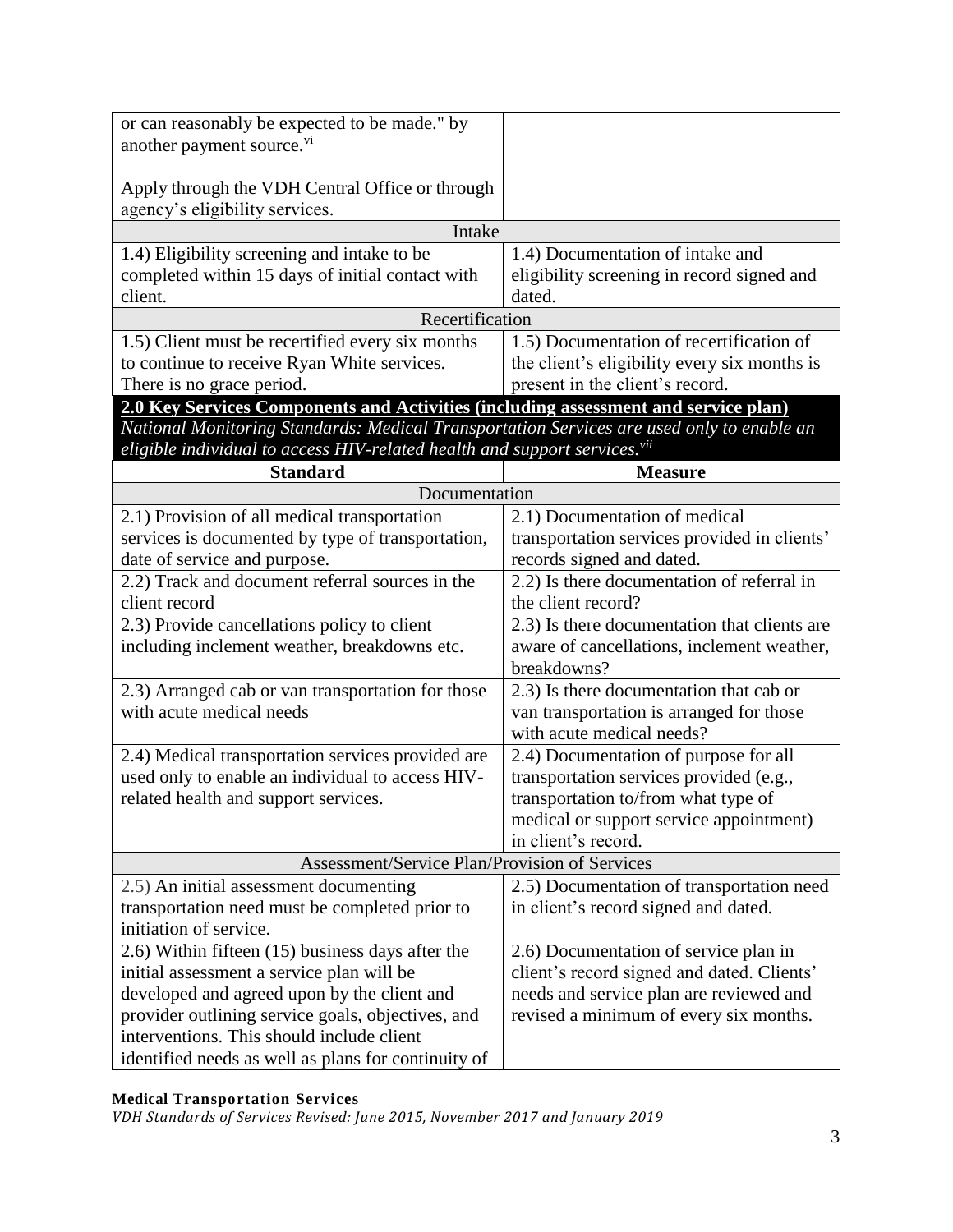| primary medical care and support services,                 |                                               |
|------------------------------------------------------------|-----------------------------------------------|
| clients are assessed for:                                  |                                               |
| History of accessing primary care and                      |                                               |
| other services and barriers to access,                     |                                               |
| particularly transportation barriers.                      |                                               |
|                                                            |                                               |
| Staff explains to the client during the first              |                                               |
| encounter what services are available at the               |                                               |
| agency based on the client's identified needs.             |                                               |
| 2.7) Voucher/Token/Bus Pass System                         | 2.7) Documentation of each transportation     |
| Agency will have:                                          | service provided signed and dated.            |
| a) Procedures in place regarding allowable                 |                                               |
| uses and distribution of vouchers, bus                     | Is there documentation that bus tickets/bus   |
| passes and tokens                                          | passes or gas vouchers are issued by the      |
| b) A tracking system in place to account for               | Ryan White Part B case manager or by          |
| the purchase and distribution of vouchers,                 | designated staff?                             |
| tokens, and bus passes                                     |                                               |
| A security system in place for storage of<br>$\mathbf{c})$ |                                               |
| and access to vouchers, bus passes, and                    |                                               |
| fees collected.                                            |                                               |
|                                                            |                                               |
| 2.8) Clients will be notified of transportation            | 2.8) Documentation of cancellation and        |
| cancellations in a timely manner. Alternative              | referral to alternative transportation source |
| transportation services will be provided as<br>available.  | in client's record signed and dated.          |
|                                                            |                                               |
| 2.9) Transportation agency will be notified by             | 2.9) Documentation of changes and             |
| client and/or provider of transportation                   | cancellations in client's record signed and   |
| cancellations and changes in scheduling as they            | dated.                                        |
| occur.                                                     |                                               |
| 2.10) Direct Transportation - Providers of                 | 2.10) A signed statement from client          |
| <b>Transportation Services</b>                             | consenting to transportation services         |
|                                                            | and agreeing to safe and proper               |
| Direct Transportation Providers deliver non-               | conduct in the vehicle is on file.            |
| emergency transportation services that enable              |                                               |
| an eligible client to access or be retained in             | Documentation of client orientation to        |
| core medical and support services. Clients                 | direct transportation services in             |
| are provided with information on                           | client's record.                              |
| transportation services and instructions on                |                                               |
| how to access the services.                                |                                               |
| General transportation procedures:                         |                                               |
| Agency must allow clients to                               |                                               |
| confirm core or support service                            |                                               |
| appointments at least 48 hours                             |                                               |
| in advance                                                 |                                               |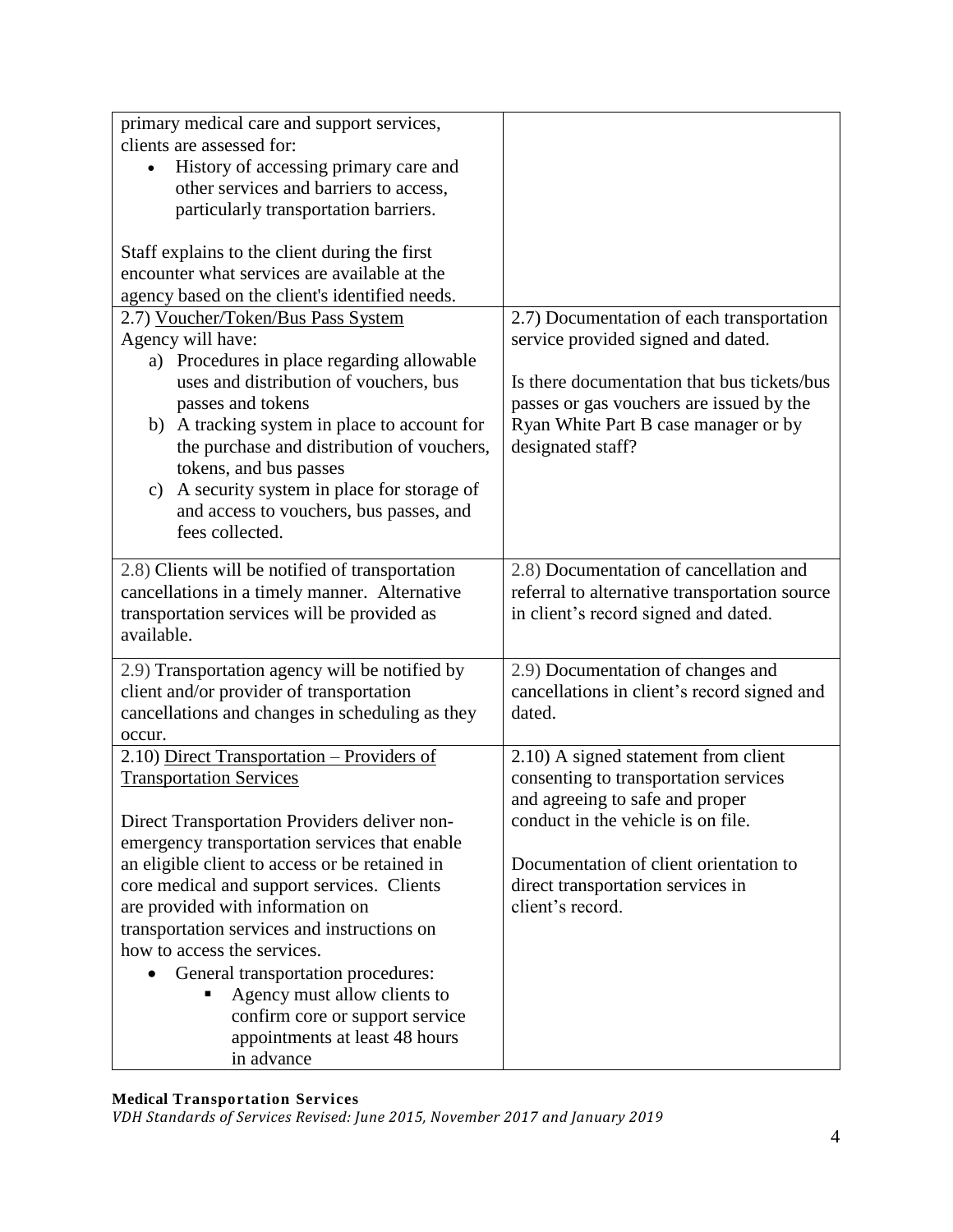|   | Agency provides clients with<br>information on transportation<br>limitations, clients' responsibilities<br>for accessing and receiving |  |
|---|----------------------------------------------------------------------------------------------------------------------------------------|--|
|   | transportation, and the agency's<br>role and responsibilities for                                                                      |  |
| ٠ | providing transportation services<br>Clients initiate and coordinate                                                                   |  |
|   | their own services with                                                                                                                |  |
|   | transportation providers following<br>client orientation to the agencies                                                               |  |
|   | transportation policies, procedures                                                                                                    |  |
|   | and client guidelines                                                                                                                  |  |
| п | Advocates (e.g. case manager) for<br>the client may assist clients in                                                                  |  |
|   | accessing transportation services if                                                                                                   |  |
|   | needed                                                                                                                                 |  |
| п | All clients will be screened for<br>other transportation resources                                                                     |  |
|   | (e.g., Medicaid-eligible clients)                                                                                                      |  |
| ٠ | Accommodations are provided for                                                                                                        |  |
|   | related/affected individuals and/or<br>caregivers as necessary for the                                                                 |  |
|   | benefit of the client                                                                                                                  |  |
| ш | Client consent to transportation                                                                                                       |  |
|   | services and agreeing to safe and<br>proper conduct in the vehicle is on                                                               |  |
|   | file in the client record. Consent                                                                                                     |  |
|   | includes the consequences of                                                                                                           |  |
|   | violating the agreement, e.g., such<br>as removal, suspension and/or                                                                   |  |
|   | possible termination of                                                                                                                |  |
|   | transportation services                                                                                                                |  |
|   | Agency/Driver may refuse service<br>to any client with open                                                                            |  |
|   | sores/wounds where blood and                                                                                                           |  |
|   | other body fluids from clients are                                                                                                     |  |
|   | potentially infectious. Driver to<br>notify the agency immediately                                                                     |  |
|   | relative to any driver refusal to                                                                                                      |  |
|   | provide services                                                                                                                       |  |
| ٠ | Clients and agencies are made<br>aware of problems immediately                                                                         |  |
|   | (e.g. vehicle breakdown) and                                                                                                           |  |
|   | notification documented                                                                                                                |  |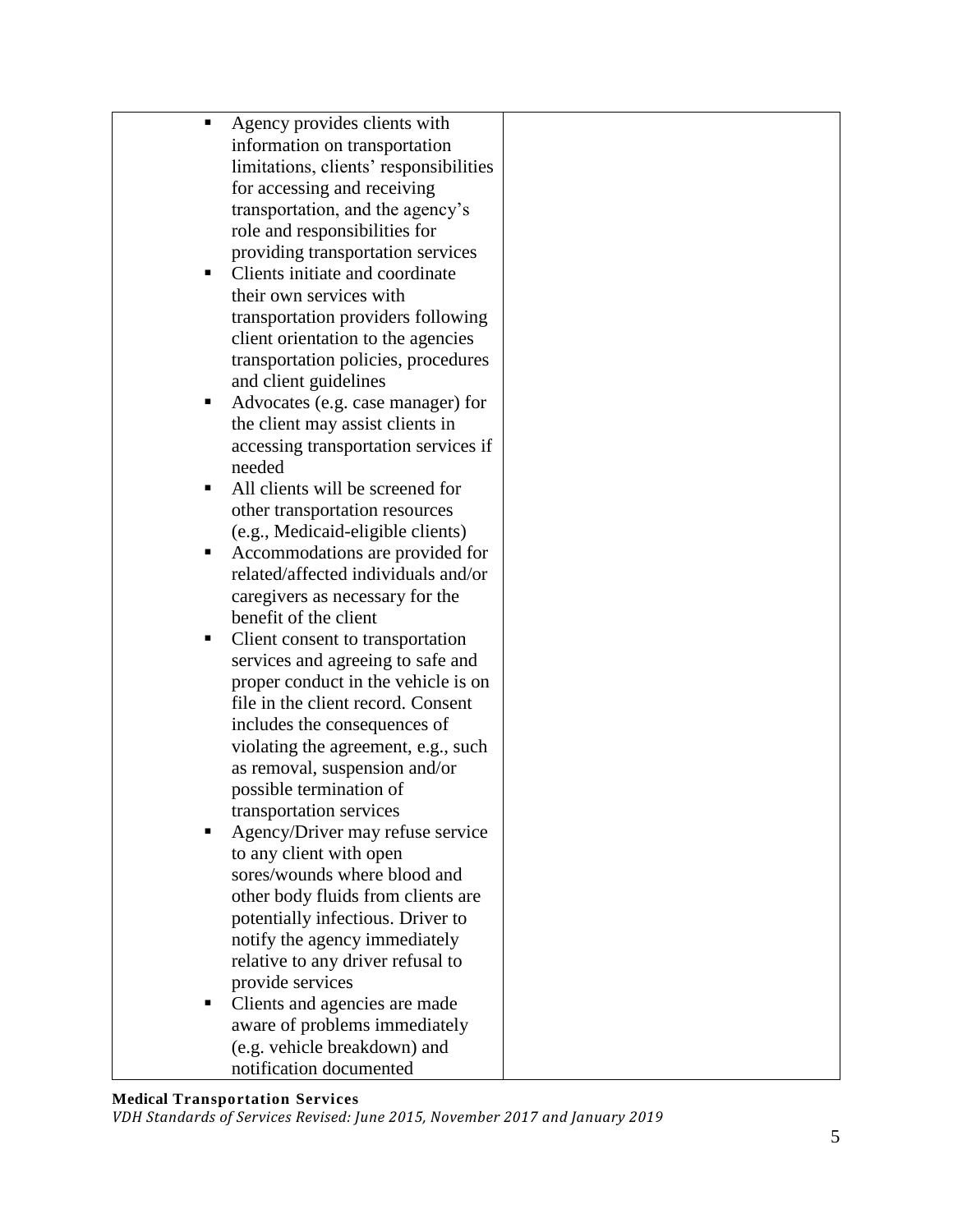| Clients and Ryan White/State<br>٠<br>Services providers are notified of<br>service delays and changes in<br>appointments or schedules as they<br>occur.                                                                                                                                                                                                                                                                                                                                                                                                                                                             |                                                                                                   |
|---------------------------------------------------------------------------------------------------------------------------------------------------------------------------------------------------------------------------------------------------------------------------------------------------------------------------------------------------------------------------------------------------------------------------------------------------------------------------------------------------------------------------------------------------------------------------------------------------------------------|---------------------------------------------------------------------------------------------------|
| 2.11) Agency must document the mileage<br>between Trip Origin and Trip Destination (e.g.<br>where client is transported to access eligible<br>service) per a standard Internet-based mapping<br>program (e.g. Yahoo Maps, Map Quest, Google<br>Maps) or odometer reading for all clients<br>receiving van-based transportation.<br>Documentation of each transportation transaction<br>includes: <sup>viii</sup><br>a) Client eligibility<br>Type of transportation service used to<br>b)<br>meet client's need<br>c) The level of service (e.g., the number of<br>trips, tokens, passes provided to the<br>client) | 2.11) Documentation of each<br>transportation transaction in client's<br>record signed and dated. |
| Reason for each trip in relation to<br>d)<br>supporting health and support services<br>Trip origin and destination<br>e)<br>Cost per trip.<br>f)                                                                                                                                                                                                                                                                                                                                                                                                                                                                    |                                                                                                   |
| 2.12) Volunteer Drivers                                                                                                                                                                                                                                                                                                                                                                                                                                                                                                                                                                                             | 2.12) Documentation of each                                                                       |
| Volunteer Drivers provide non-emergency<br>transportation services that enable an eligible<br>client to access or be retained in core medical<br>and support services.                                                                                                                                                                                                                                                                                                                                                                                                                                              | transportation transaction in<br>client's record signed and dated.                                |
| 2.13) Purchase or Lease of Agency Vehicles                                                                                                                                                                                                                                                                                                                                                                                                                                                                                                                                                                          | 2.13) HRSA/HAB prior approval                                                                     |
| Proof of prior approval from<br>HRSA/HAB/VDH to lease or purchase<br>vehicle.                                                                                                                                                                                                                                                                                                                                                                                                                                                                                                                                       | for vehicle purchase on file at Part<br>B recipient agency.                                       |
| Purchased or leased vehicles provide<br>nonemergency transportation services that<br>enable an eligible client to access or be<br>retained in core medical and support services.                                                                                                                                                                                                                                                                                                                                                                                                                                    | Documentation of each transportation<br>transaction in client's record signed and<br>dated.       |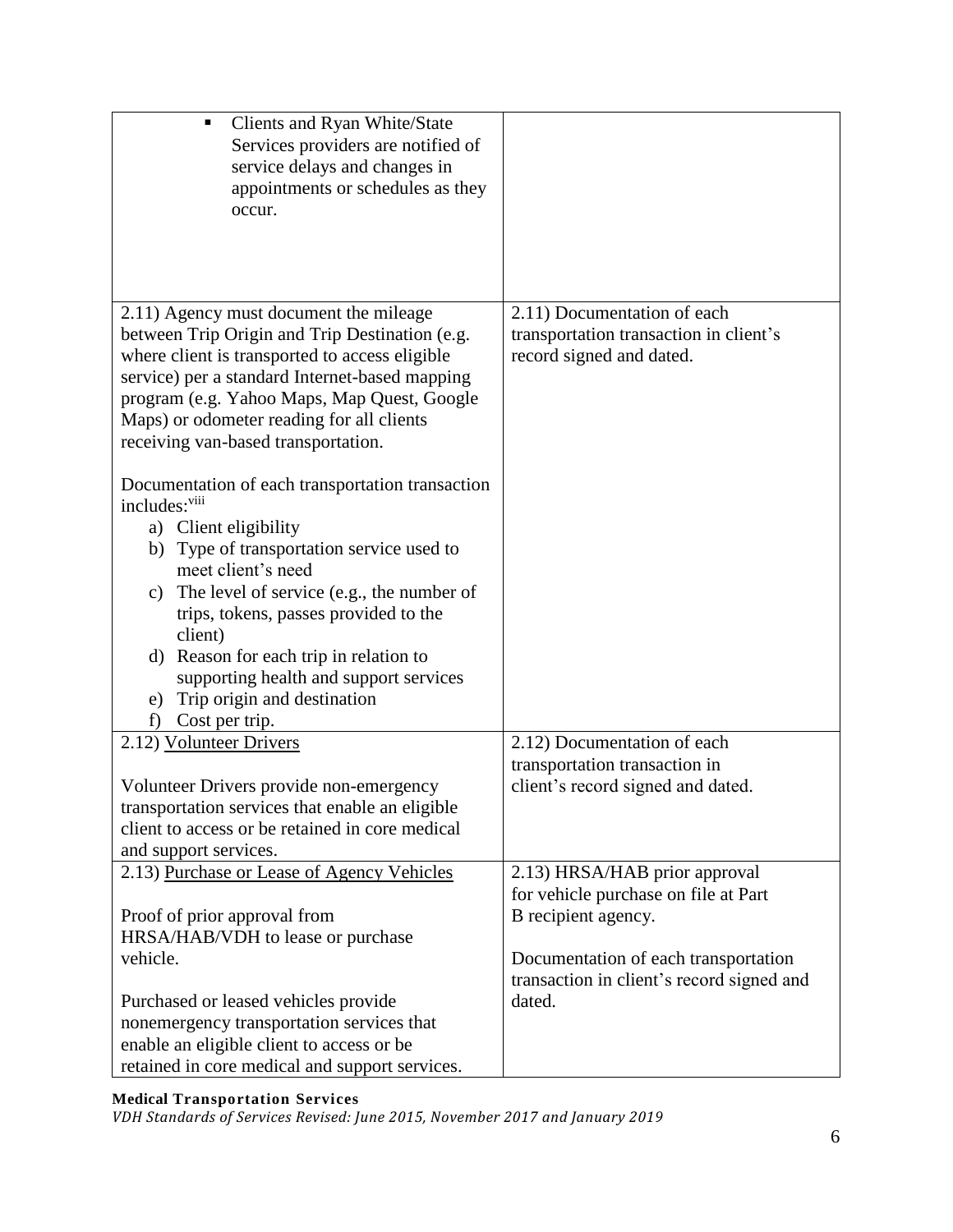| <b>Transition and Discharge</b>                                                                                                                                                                                                                                                                                                                                                                                                                                                                                                                                                                                                                                              |                                                                                                                                                                                                                                                                                                                          |  |
|------------------------------------------------------------------------------------------------------------------------------------------------------------------------------------------------------------------------------------------------------------------------------------------------------------------------------------------------------------------------------------------------------------------------------------------------------------------------------------------------------------------------------------------------------------------------------------------------------------------------------------------------------------------------------|--------------------------------------------------------------------------------------------------------------------------------------------------------------------------------------------------------------------------------------------------------------------------------------------------------------------------|--|
| 2.14) Client discharged when transportation<br>services are no longer needed, goals have been<br>met, upon death or due to safety issues. (see 2.13)<br>Prior to discharge: Reasons for discharge and<br>options for other service provision should be<br>discussed with client. Whenever possible,<br>discussion should occur face-to-face. If not<br>possible, provider should attempt to talk with<br>client via phone. If verbal contact is not possible,<br>a certified letter must be sent to client's last<br>known address. If client is not present to sign for<br>the letter, it must be returned to the provider.<br>Documentation: Client's record must include: | 2.14) Documentation of discharge plan<br>and summary in client's record with clear<br>rationale for discharge within 30 days of<br>discharge, including certified letter, if<br>applicable.<br>Is there documentation that the client was<br>notified of their removal to receive<br>transportation services in writing? |  |
| Date services start<br>a)<br>b) Special client needs<br>Services needed/actions taken, if<br>c)<br>applicable<br>Date of discharge<br>d)<br>Reason(s) for discharge<br>e)<br>Referrals made at time of discharge, if<br>f)<br>applicable.                                                                                                                                                                                                                                                                                                                                                                                                                                    |                                                                                                                                                                                                                                                                                                                          |  |
| Transfer: If client transfers to another location,<br>agency or service provider, transferring agency<br>will provide discharge summary and other<br>requested records within 5 business days of<br>request. If client moves to another area,<br>transferring agency will make referral for needed<br>services in the new location.                                                                                                                                                                                                                                                                                                                                          |                                                                                                                                                                                                                                                                                                                          |  |
| Unable to Locate: If client cannot be located,<br>agency will make and document a minimum of<br>three follow-up attempts on three separate dates<br>(by phone or in person) over a three-month<br>period after first attempt. A certified letter must<br>be mailed to the client's last known mailing<br>address within five business days after the last<br>attempt to notify the client. The letter will state<br>that the case will be closed within 30 days from<br>the date on the letter if an appointment with the<br>provider is not made.                                                                                                                           |                                                                                                                                                                                                                                                                                                                          |  |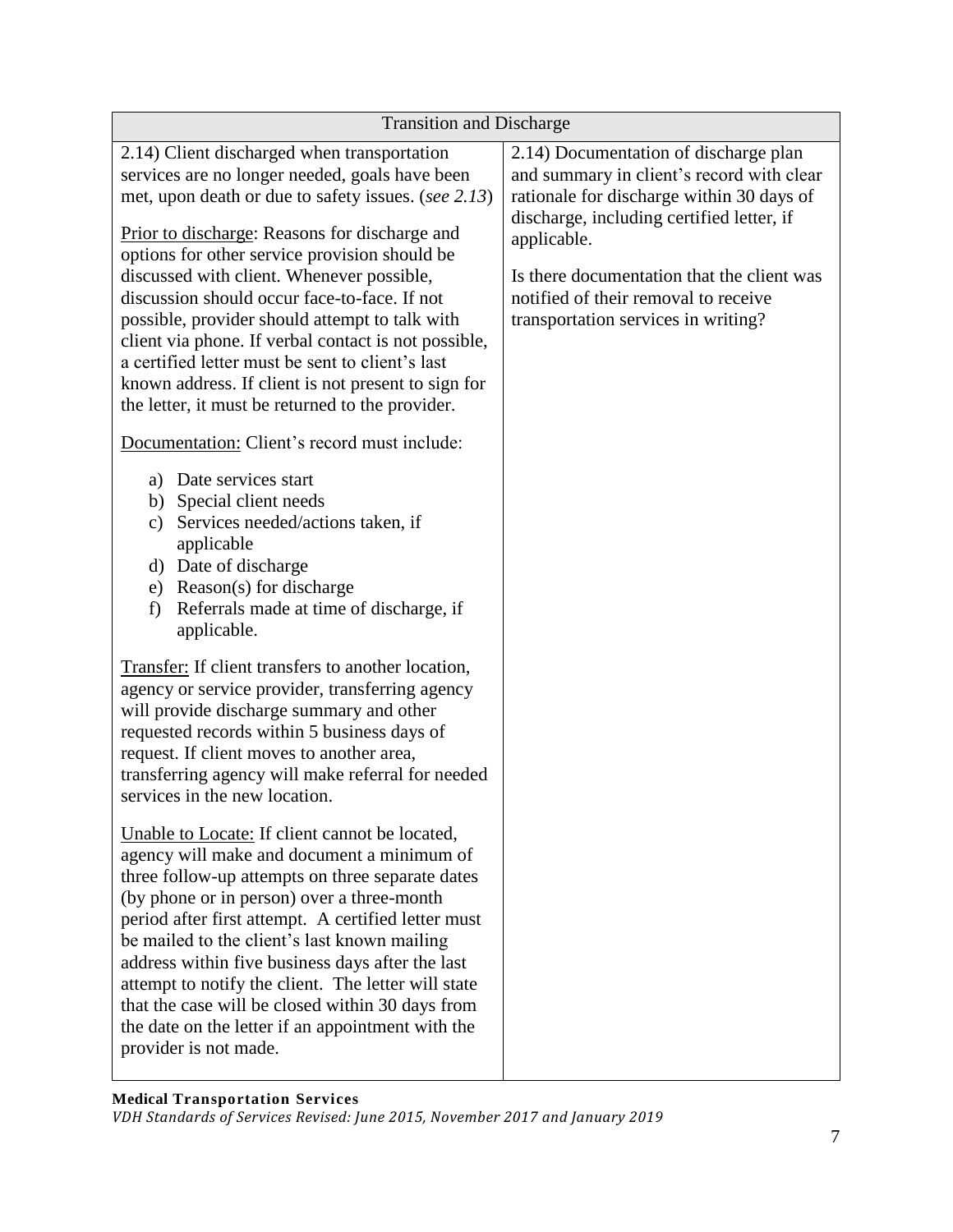| Withdrawal from Service: If client reports that<br>services are no longer needed or decides to no<br>longer participate in the Service Plan, client may<br>withdraw from services. Because clients may<br>withdraw for a variety of reasons it may be<br>helpful to conduct an exit interview to ensure<br>reasons for withdrawal are understood, or<br>identify factors interfering with the client's<br>ability to fully participate if services are still<br>needed. If other issues are identified that cannot<br>be managed by the agency clients should be<br>referred to appropriate agencies.<br>Administrative Discharge: Clients who engage in<br>behavior that abuses the safety or violates the<br>confidentiality of others may be discharged.<br>Prior to discharging a client for this reason, the<br>case must be reviewed by leadership according to<br>that agency's policies. Clients who are<br>discharged for administrative reasons must be<br>provided written notification of and reason for<br>the discharge, and must be notified of possible<br>alternative resources. A certified letter that notes<br>the reason for discharge and includes alternative<br>resources must be mailed to the client's last<br>known mailing address within five business days<br>after the date of discharge, and a copy must be<br>filed in the client's chart.<br>If a client is removed from transportation services<br>due to falsifying the existence of a medical<br>appointment in order to access service, is there<br>documentation of the client being removed from |                                                                                                |  |
|------------------------------------------------------------------------------------------------------------------------------------------------------------------------------------------------------------------------------------------------------------------------------------------------------------------------------------------------------------------------------------------------------------------------------------------------------------------------------------------------------------------------------------------------------------------------------------------------------------------------------------------------------------------------------------------------------------------------------------------------------------------------------------------------------------------------------------------------------------------------------------------------------------------------------------------------------------------------------------------------------------------------------------------------------------------------------------------------------------------------------------------------------------------------------------------------------------------------------------------------------------------------------------------------------------------------------------------------------------------------------------------------------------------------------------------------------------------------------------------------------------------------------------------------------------------------------------------|------------------------------------------------------------------------------------------------|--|
| transportation services?                                                                                                                                                                                                                                                                                                                                                                                                                                                                                                                                                                                                                                                                                                                                                                                                                                                                                                                                                                                                                                                                                                                                                                                                                                                                                                                                                                                                                                                                                                                                                                 |                                                                                                |  |
| <b>Case Closure</b>                                                                                                                                                                                                                                                                                                                                                                                                                                                                                                                                                                                                                                                                                                                                                                                                                                                                                                                                                                                                                                                                                                                                                                                                                                                                                                                                                                                                                                                                                                                                                                      |                                                                                                |  |
| 2.15) Case will be closed if client:<br>Has met the service goals;<br>a)                                                                                                                                                                                                                                                                                                                                                                                                                                                                                                                                                                                                                                                                                                                                                                                                                                                                                                                                                                                                                                                                                                                                                                                                                                                                                                                                                                                                                                                                                                                 | 2.15) Documentation of case closure in<br>client's record with clear rationale for<br>closure. |  |
| Decides to transfer to another agency;<br>b)                                                                                                                                                                                                                                                                                                                                                                                                                                                                                                                                                                                                                                                                                                                                                                                                                                                                                                                                                                                                                                                                                                                                                                                                                                                                                                                                                                                                                                                                                                                                             |                                                                                                |  |
| Needs are more appropriately<br>$\mathbf{c})$                                                                                                                                                                                                                                                                                                                                                                                                                                                                                                                                                                                                                                                                                                                                                                                                                                                                                                                                                                                                                                                                                                                                                                                                                                                                                                                                                                                                                                                                                                                                            |                                                                                                |  |
| addressed in other programs;                                                                                                                                                                                                                                                                                                                                                                                                                                                                                                                                                                                                                                                                                                                                                                                                                                                                                                                                                                                                                                                                                                                                                                                                                                                                                                                                                                                                                                                                                                                                                             |                                                                                                |  |
| d) Moves out of state;                                                                                                                                                                                                                                                                                                                                                                                                                                                                                                                                                                                                                                                                                                                                                                                                                                                                                                                                                                                                                                                                                                                                                                                                                                                                                                                                                                                                                                                                                                                                                                   |                                                                                                |  |
| Fails to provide updated<br>e)                                                                                                                                                                                                                                                                                                                                                                                                                                                                                                                                                                                                                                                                                                                                                                                                                                                                                                                                                                                                                                                                                                                                                                                                                                                                                                                                                                                                                                                                                                                                                           |                                                                                                |  |
| documentation of eligibility status                                                                                                                                                                                                                                                                                                                                                                                                                                                                                                                                                                                                                                                                                                                                                                                                                                                                                                                                                                                                                                                                                                                                                                                                                                                                                                                                                                                                                                                                                                                                                      |                                                                                                |  |
| thus, no longer eligible for services;                                                                                                                                                                                                                                                                                                                                                                                                                                                                                                                                                                                                                                                                                                                                                                                                                                                                                                                                                                                                                                                                                                                                                                                                                                                                                                                                                                                                                                                                                                                                                   |                                                                                                |  |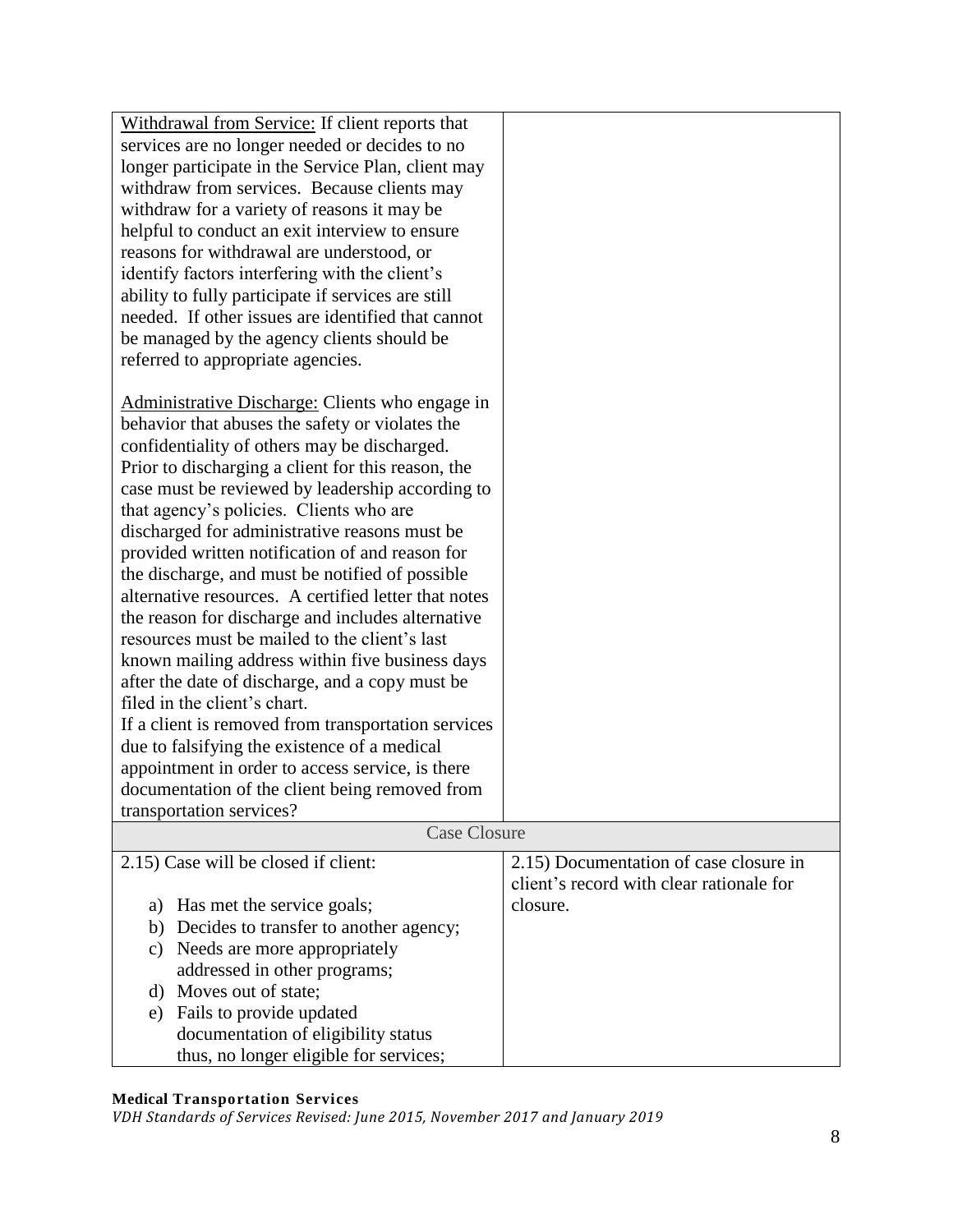| f)           | Fails to maintain contact with the     |  |
|--------------|----------------------------------------|--|
|              | medical transportation staff for a     |  |
|              | period of three months despite three   |  |
|              | (3) documented attempts to contact     |  |
|              | client;                                |  |
| g)           | Can no longer be located;              |  |
| h)           | Withdraws from or refuses funded       |  |
|              | services, reports that services are no |  |
|              | longer needed, or no longer            |  |
|              | participates in the individual service |  |
|              | plan;                                  |  |
| $\rm i)$     | Exhibits pattern of abuse as defined   |  |
|              | by agency's policy.                    |  |
| $\mathbf{j}$ | Becomes housed in an "institutional"   |  |
|              | program anticipated to last for a      |  |
|              | minimum of 30 days, such as a          |  |
|              | nursing home, prison or inpatient      |  |
|              | program; or                            |  |
| $\bf{K}$     | Is deceased.                           |  |
|              |                                        |  |

# **3.0 Client Rights and Responsibilities**

*National Monitoring Standards: Provision of Part B funded HIV primary medical care and support services, to the maximum extent, without regard to either: the ability of the individual to pay for such services, or the current or past health conditions of the individuals served.ix*

| <b>Standard</b>                                      | <b>Measure</b>                            |
|------------------------------------------------------|-------------------------------------------|
| 3.1) Services are available and accessible to any    | 3.1) Written eligibility requirements and |
| individual who meets program eligibility             | non-discrimination policy on file.        |
| requirements.                                        |                                           |
|                                                      |                                           |
| All providers shall be in compliance with all        |                                           |
| applicable federal, state, and local anti-           |                                           |
| discrimination laws and regulations, including       |                                           |
| but not limited to the American's with               |                                           |
| Disabilities Act. All providers shall adopt a non-   |                                           |
| discrimination policy prohibiting the refusal of     |                                           |
| rendering services on the basis of fact or           |                                           |
| perception of race, color, creed, religion, national |                                           |
| origin, ancestry, age, sex, sexual orientation,      |                                           |
| gender identity, domestic partner status, marital    |                                           |
| status, height, weight, disability, or HIV/AIDS      |                                           |
| diagnosis.                                           |                                           |
|                                                      |                                           |
| Each provider shall make available to clients a      |                                           |
| process for requesting interpretation services,      |                                           |
| including American Sign Language.                    |                                           |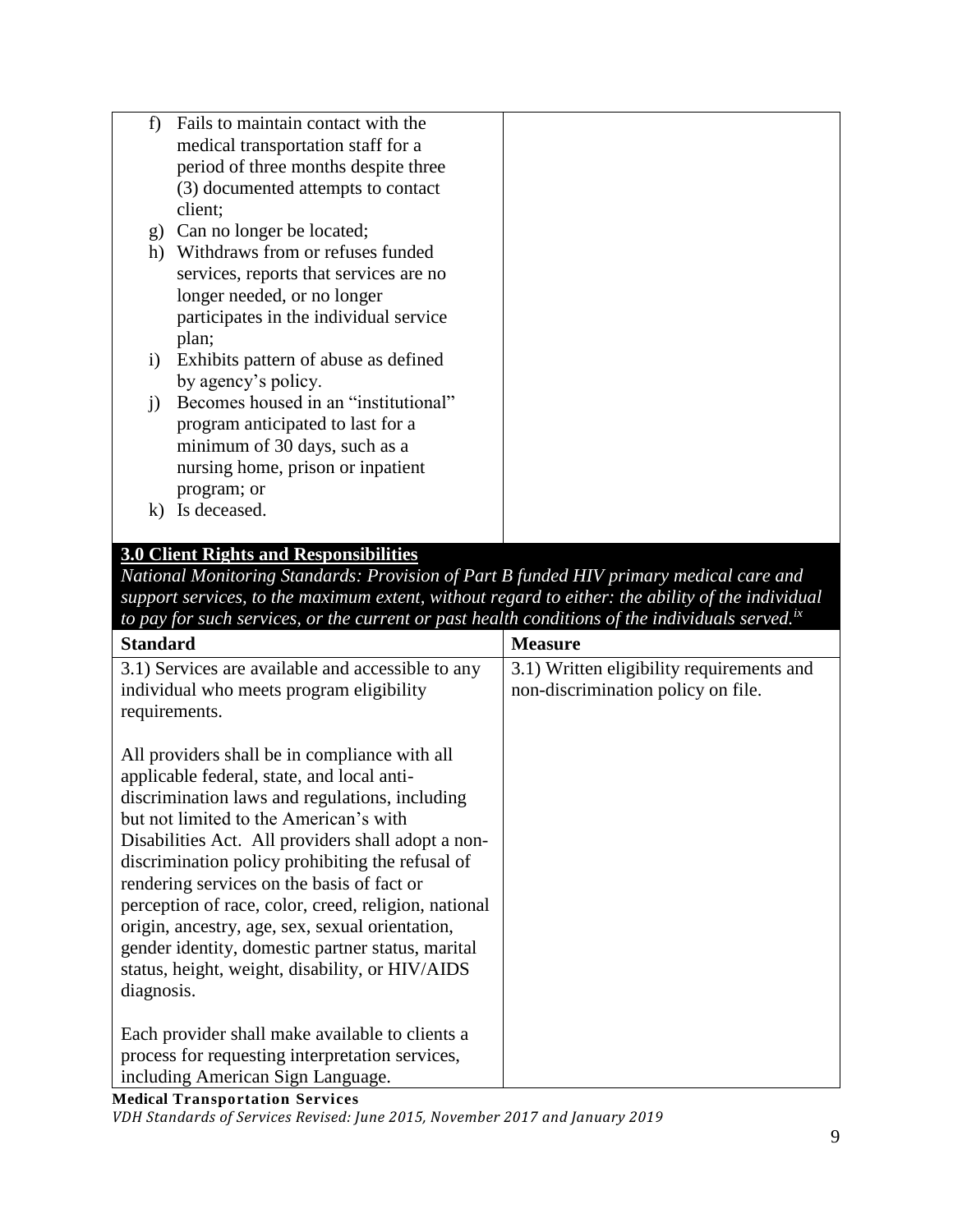| 3.2) Client's Rights and Responsibilities policy   |                                               | 3.2) Written policy on file.              |
|----------------------------------------------------|-----------------------------------------------|-------------------------------------------|
| exists which requires each Client to sign & date a |                                               |                                           |
| form indicating they has been offered: a)          |                                               |                                           |
| explanation of the policy, and b) copy of Client's |                                               |                                           |
| Rights and Responsibilities and to communicate     |                                               |                                           |
| client's understanding of the policy               |                                               |                                           |
|                                                    | 3.3) Explanation of Client's Rights and       | 3.3) Current Client's Rights and          |
|                                                    | Responsibilities is provided to each client.  | Responsibilities form signed and dated by |
|                                                    |                                               | Client and located in client's record.    |
| Client rights include:                             |                                               |                                           |
| $\circ$                                            | Be treated with respect, dignity,             |                                           |
|                                                    | consideration, and compassion;                |                                           |
| $\circ$                                            | Receive services free of discrimination;      |                                           |
| $\circ$                                            | Be informed about services and options        |                                           |
| available.                                         |                                               |                                           |
| $\circ$                                            | Participate in creating a plan of services;   |                                           |
| $\circ$                                            | Reach an agreement about the frequency        |                                           |
|                                                    | of contact the client will have either in     |                                           |
|                                                    | person or over the phone.                     |                                           |
| $\circ$                                            | File a grievance about services received      |                                           |
| or denied;                                         |                                               |                                           |
| O                                                  | Not be subjected to physical, sexual,         |                                           |
|                                                    | verbal and/or emotional abuse or threats;     |                                           |
| $\circ$                                            | Voluntary withdraw from the program;          |                                           |
| $\circ$                                            | Have all records be treated confidentially;   |                                           |
|                                                    |                                               |                                           |
| Have information released only when:               |                                               |                                           |
| $\circ$                                            | A written release of information is signed;   |                                           |
| $\circ$                                            | A medical emergency exists;                   |                                           |
| $\circ$                                            | There is an immediate danger to the client    |                                           |
| or others;                                         |                                               |                                           |
| $\circ$                                            | There is possible child or elder abuse; or    |                                           |
| $\circ$                                            | Ordered by a court of law.                    |                                           |
|                                                    |                                               |                                           |
| Client responsibilities include:                   |                                               |                                           |
| $\circ$                                            | Treat other clients and staff with respect    |                                           |
| and courtesy;                                      |                                               |                                           |
| O                                                  | Protect the confidentiality of other clients; |                                           |
| $\circ$                                            | Participate in creating a plan of service;    |                                           |
| $\circ$                                            | Let the agency know any concerns or           |                                           |
| changes in needs;                                  |                                               |                                           |
| O                                                  | Make and keep appointments, or when           |                                           |
|                                                    | possible; phone to cancel or change an        |                                           |
| appointment time;                                  |                                               |                                           |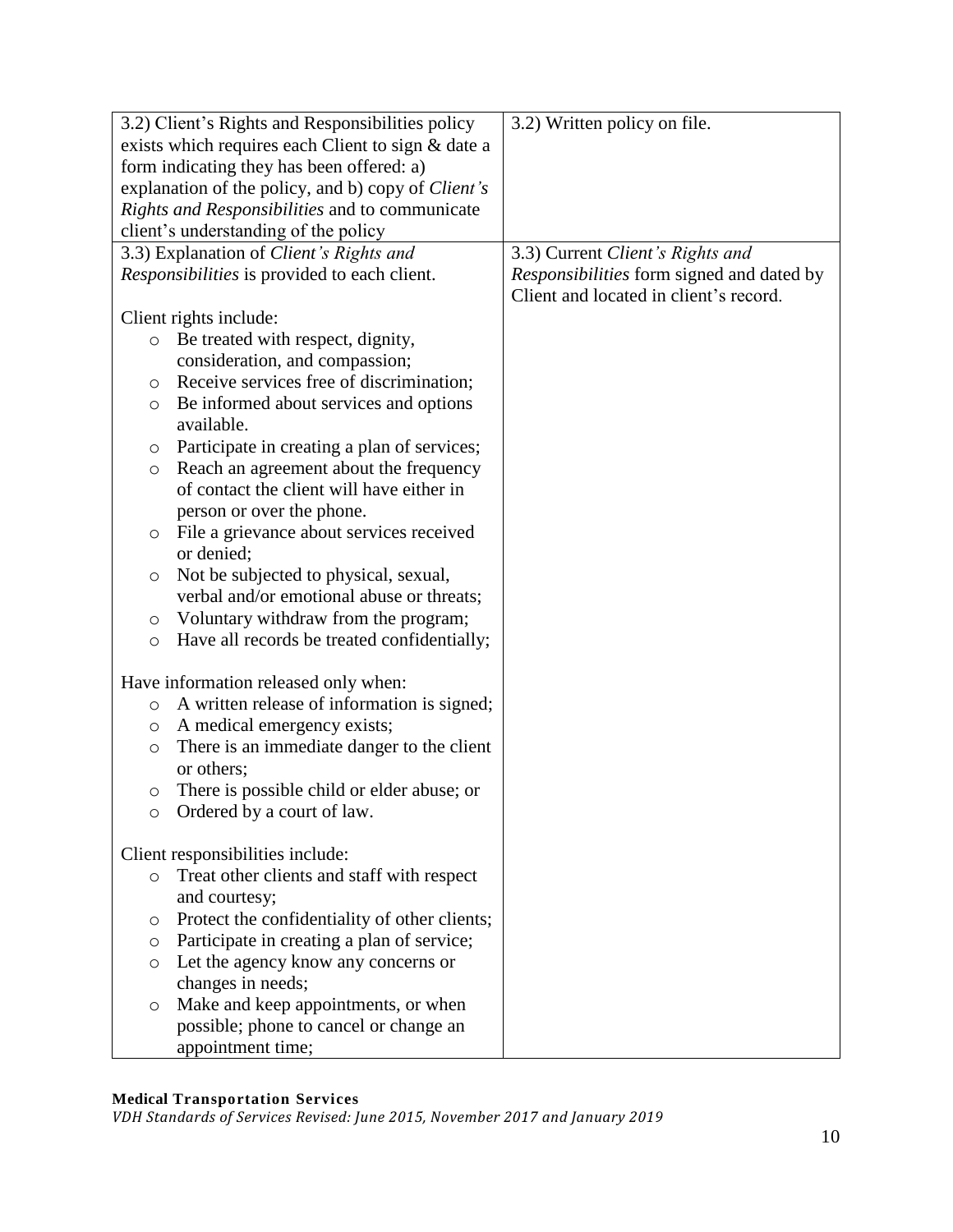| Stay in contact with the agency by<br>$\circ$<br>informing the agency of change in address<br>and phone number, responding to phone<br>calls and mail<br>Avoid subjecting the agency's staff to<br>$\circ$<br>physical, sexual, verbal and/or emotional<br>abuse or threats.                                                                                                                                                                                                                                                             |                                                                                                                         |  |
|------------------------------------------------------------------------------------------------------------------------------------------------------------------------------------------------------------------------------------------------------------------------------------------------------------------------------------------------------------------------------------------------------------------------------------------------------------------------------------------------------------------------------------------|-------------------------------------------------------------------------------------------------------------------------|--|
| <b>4.0 Grievance Process</b>                                                                                                                                                                                                                                                                                                                                                                                                                                                                                                             |                                                                                                                         |  |
| <b>Standard</b>                                                                                                                                                                                                                                                                                                                                                                                                                                                                                                                          | <b>Measure</b>                                                                                                          |  |
| 4.1) Grievance policy exists which requires each<br>client to sign $\&$ date indicating they has been<br>offered: a) explanation of the policy, and b) copy<br>of Grievance Procedure c) communication of<br>client's understanding of the policy.<br>Policy shall describe the process for resolving<br>client grievances, including identification of<br>whom to contact and applicable timelines.<br>Policy shall be available in languages and<br>formats (e.g. for persons with disabilities)<br>appropriate to populations served. | 4.1) Written grievance procedure on file,<br>available in languages and formats<br>appropriate to populations served.   |  |
| 4.2) Explanation of Grievance Procedure is<br>provided to each client.<br>Clients may file a grievance if their request for<br>services is denied or if they have any complaint<br>or concern about the services received.                                                                                                                                                                                                                                                                                                               | 4.2) Current Grievance Procedure form<br>signed and dated by client and located in<br>client's record.                  |  |
| 4.3) Grievance process shall be fair and<br>expeditious for resolution of client grievances.                                                                                                                                                                                                                                                                                                                                                                                                                                             | 4.3) Documentation of client grievances,<br>status and resolution.                                                      |  |
| 4.4) Review the grievance policy yearly with<br>client signature.                                                                                                                                                                                                                                                                                                                                                                                                                                                                        | 4.4) Current Client's Rights and<br>Responsibilities form signed and dated by<br>client and located in client's record. |  |
| <b>5.0 Personnel Qualifications (including licensure)</b><br>Direct transportation services may be provided by transportation agencies employing                                                                                                                                                                                                                                                                                                                                                                                         |                                                                                                                         |  |

*commercial/professional drivers or agencies using volunteer drivers.<sup>x</sup>*

| <b>Standard</b>                                   | <b>Measure</b>                               |
|---------------------------------------------------|----------------------------------------------|
| 5.1) All professional drivers must have a current | $\vert$ 5.1) Copy of current Virginia Driver |
| Virginia Driver License or Virginia Commercial    | License/Virginia Commercial Driver           |
| Driver's License (CDL) if needed and be insured.  |                                              |

**Medical Transportation Services**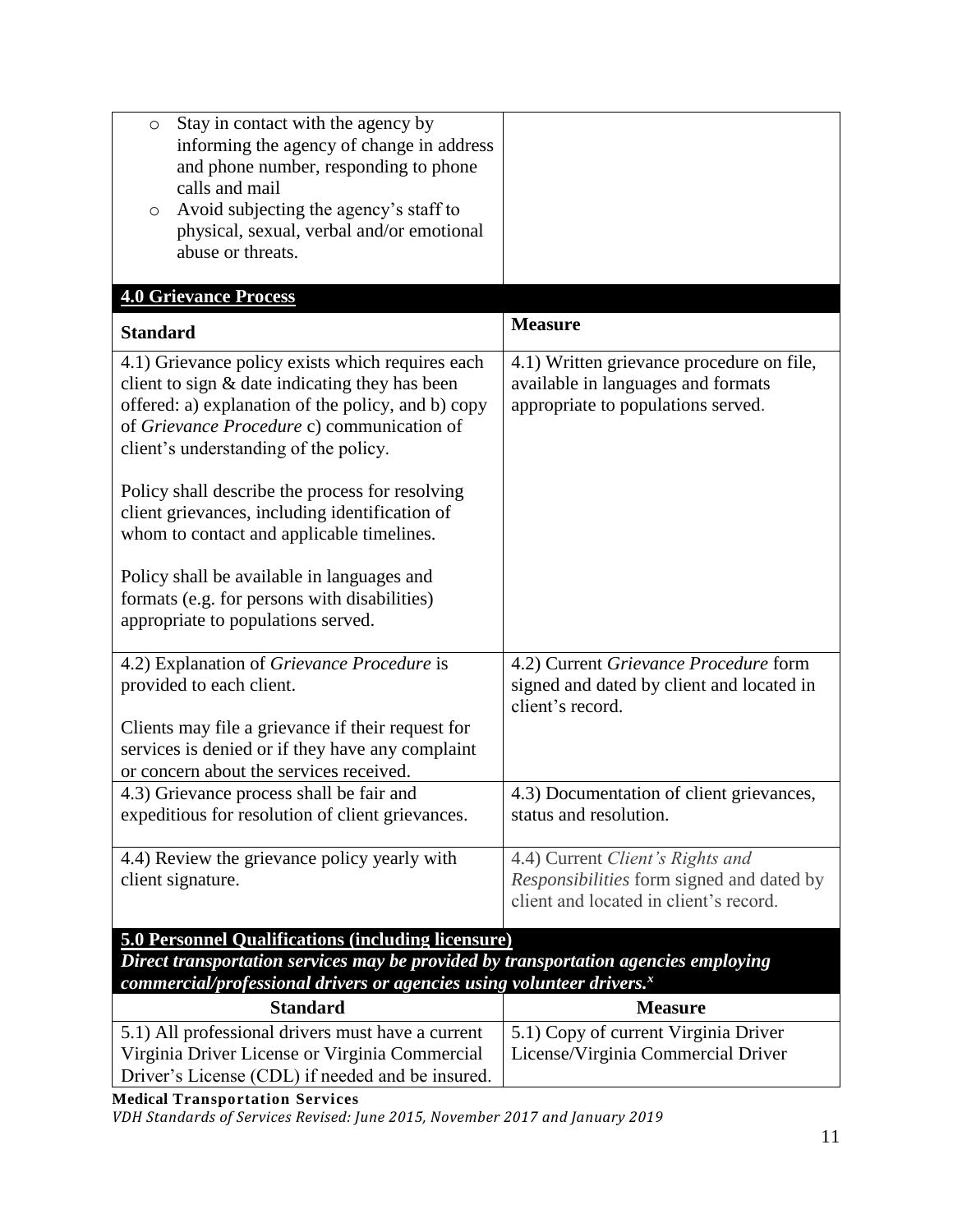|                                                                                                         | license and insurance coverage in driver's<br>personnel file.                |
|---------------------------------------------------------------------------------------------------------|------------------------------------------------------------------------------|
|                                                                                                         |                                                                              |
| 5.2) Direct Transportation                                                                              | 5.2) Signed statement agreeing to                                            |
| Agency staff and volunteers providing medical                                                           | maintain confidentiality and safe driving                                    |
| transportation through direct transportation must<br>maintain appropriate vehicle insurance, liability, | practices in driver's personnel file.                                        |
| licenses, and training as follows:.                                                                     | Individual/transportation agency vehicle                                     |
|                                                                                                         | insurance on file with agency providing                                      |
| Agency maintains correct level of liability<br>a)                                                       | transportation services.                                                     |
| insurance for all drivers as required by the                                                            |                                                                              |
| Commonwealth of Virginia<br>b) All drivers have current Virginia driver's                               | Documentation of training completed in<br>personnel file at agency providing |
| licenses appropriate for the type of                                                                    | transportation services.                                                     |
| vehicle driven                                                                                          |                                                                              |
| Drivers must have verified driving<br>c)                                                                |                                                                              |
| records, receive a drug screen and<br>background check                                                  |                                                                              |
| d) Driver has maintained a clean driving                                                                |                                                                              |
| record for the past year with less than                                                                 |                                                                              |
| 3 convicted traffic moving violations                                                                   |                                                                              |
| and no DUI                                                                                              |                                                                              |
| Staff and Drivers for agency<br>e)<br>conveyance will have received                                     |                                                                              |
| training in universal precautions and                                                                   |                                                                              |
| infection control appropriate to their                                                                  |                                                                              |
| duties.                                                                                                 |                                                                              |
|                                                                                                         |                                                                              |
| 5.3) Newly employed professional drivers must<br>complete the following training within 30 days of      | 5.3) Documentation of training completed<br>in personnel file.               |
| hire:                                                                                                   |                                                                              |
| Agency orientation                                                                                      |                                                                              |
| Confidentiality, client's rights, grievance                                                             |                                                                              |
| procedures $\&$ sensitivity                                                                             |                                                                              |
| <b>CPR</b> and First Aid                                                                                |                                                                              |
| 5.4) All professional drivers must maintain a safe                                                      | 5.4) Documentation of annual assessment                                      |
| driving record and maintain current certification                                                       | of driving record and annual training in                                     |
| for CPR and First Aid.                                                                                  | the personnel file.                                                          |
| 5.5) All professional drivers must complete 2                                                           | 5.5) Documentation of training completed                                     |
| hours of annual OSHA training on seatbelt,<br>restraint and wheelchair safety annually.                 | in personnel file.                                                           |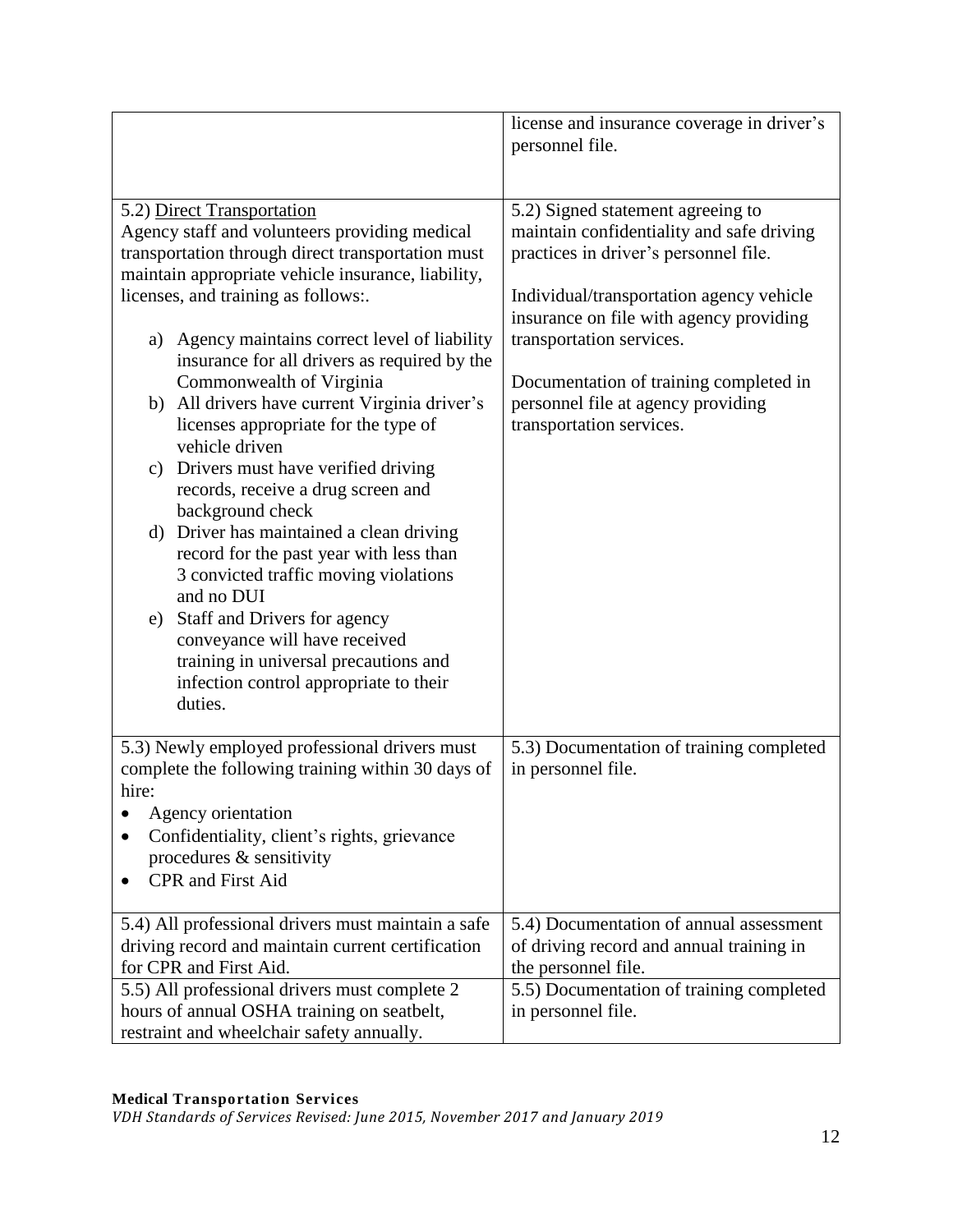| 5.6) Staff Supervision<br>Each agency must have and implement a<br>a)<br>written plan for supervision of all staff<br>Supervisors must review monthly<br>b)<br>transportation logs for completeness,<br>compliance with these standards, and quality<br>and timeliness of service delivery                                                                                                                                                                                                                                                                                     | 5.6) Documentation of completed staff<br>supervision plan at agencies providing<br>transportation services.<br>Documentation of monthly transportation<br>log at agencies providing transportation<br>services.<br>Documentation of annual staff |
|--------------------------------------------------------------------------------------------------------------------------------------------------------------------------------------------------------------------------------------------------------------------------------------------------------------------------------------------------------------------------------------------------------------------------------------------------------------------------------------------------------------------------------------------------------------------------------|--------------------------------------------------------------------------------------------------------------------------------------------------------------------------------------------------------------------------------------------------|
| Staff must be evaluated at least annually by<br>c)<br>their supervisor according to written Agency<br>policy on performance appraisals.                                                                                                                                                                                                                                                                                                                                                                                                                                        | performance evaluations.                                                                                                                                                                                                                         |
| <b>6.0 Cultural and Linguistic Competency</b>                                                                                                                                                                                                                                                                                                                                                                                                                                                                                                                                  |                                                                                                                                                                                                                                                  |
| <b>Standard</b>                                                                                                                                                                                                                                                                                                                                                                                                                                                                                                                                                                | <b>Measure</b>                                                                                                                                                                                                                                   |
| 6.1) Health services are culturally and<br>linguistically competent, client-guided and<br>community based. At a minimum, provider's<br>documentation should include:<br>Experience with providing services to the<br>a)<br>diverse ethnic, linguistic, sexual or<br>cultural populations targeted;<br>Capacity of staff, including volunteers<br>b)<br>and Board, to design, provide and<br>evaluate culturally and linguistically<br>appropriate services;<br>C) List of cultural competency trainings<br>completed by staff.<br>6.2) Easy-to-understand print and multimedia | 6.1) Documentation of cultural and<br>linguistic competence as reported in<br>annual Cultural and Linguistic<br>Competency Report.<br>6.2) Culturally and linguistically                                                                         |
| materials and signage in the languages commonly<br>used by the populations in the service area shall<br>be available. <sup>xi</sup>                                                                                                                                                                                                                                                                                                                                                                                                                                            | appropriate materials and signage<br>accessible.                                                                                                                                                                                                 |
| 7.0 Privacy and Confidentiality (including securing records)                                                                                                                                                                                                                                                                                                                                                                                                                                                                                                                   |                                                                                                                                                                                                                                                  |
| <b>Standard</b>                                                                                                                                                                                                                                                                                                                                                                                                                                                                                                                                                                | <b>Measure</b><br>7.1) Written client confidentiality policy                                                                                                                                                                                     |
| 7.1) Client confidentiality policy exists which<br>include: 1) Release of information requirements,<br>and b) Health Insurance Portability and<br>Accountability Act.                                                                                                                                                                                                                                                                                                                                                                                                          | on file at provider agency.                                                                                                                                                                                                                      |
| 7.2) Client's consent for release of information is<br>determined.                                                                                                                                                                                                                                                                                                                                                                                                                                                                                                             | 7.2) Current Release of Information Form<br>signed and dated by client and provider<br>representative and located in client's<br>record. Each release form indicates who<br>may receive the client's information and                             |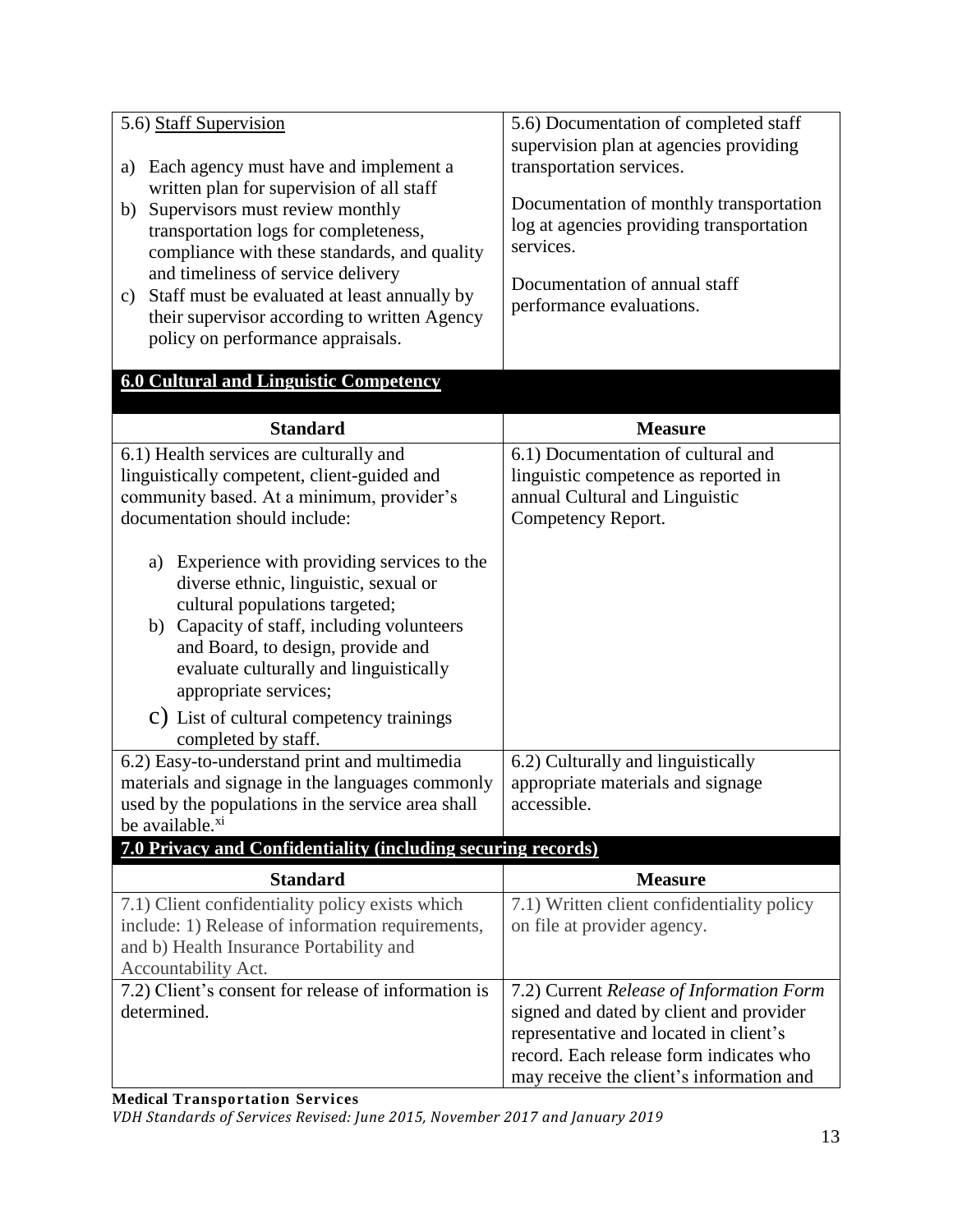|                                                                                                                                                                                                                                                                                                                                                                                                     | has an expiration of not more than 12                                                                                                                                                                           |
|-----------------------------------------------------------------------------------------------------------------------------------------------------------------------------------------------------------------------------------------------------------------------------------------------------------------------------------------------------------------------------------------------------|-----------------------------------------------------------------------------------------------------------------------------------------------------------------------------------------------------------------|
|                                                                                                                                                                                                                                                                                                                                                                                                     | months from date of signature.                                                                                                                                                                                  |
| 7.3) Each client file is stored in a secure location.<br>Electronic client records are protected from<br>unauthorized use.                                                                                                                                                                                                                                                                          | 7.3) Files stored in locked file or cabinet<br>with access limited to only appropriate<br>personnel. Electronic files are secure with<br>password protection and access is limited<br>to appropriate personnel. |
| 7.4) Annual submission of Verification of Receipt                                                                                                                                                                                                                                                                                                                                                   | 7.4) Documentation of signed Verification                                                                                                                                                                       |
| of Assurance of Key Requirements document by                                                                                                                                                                                                                                                                                                                                                        | of Receipt of Assurance of Key                                                                                                                                                                                  |
| all staff that handle client identifying                                                                                                                                                                                                                                                                                                                                                            | Requirement forms.                                                                                                                                                                                              |
|                                                                                                                                                                                                                                                                                                                                                                                                     |                                                                                                                                                                                                                 |
| information.                                                                                                                                                                                                                                                                                                                                                                                        |                                                                                                                                                                                                                 |
| <b>8.0 Quality Management</b><br><b>National Monitoring Standards: Implement a Clinical Quality Management Program</b><br>$(CQM)$ to include: a) written QM plan; b) quality expectations for providers and services; c)<br>method to report and track expected outcomes; d) monitoring of provider compliance with<br>HHS treatment guidelines and Part B Program's approved Standards of Care.xii |                                                                                                                                                                                                                 |
| <b>Standard</b>                                                                                                                                                                                                                                                                                                                                                                                     | <b>Measure</b>                                                                                                                                                                                                  |
| 8.1) Measure and report client health outcomes                                                                                                                                                                                                                                                                                                                                                      | 8.1) Performance measurement data on                                                                                                                                                                            |
| using Medical Transportation Services measures<br>approved by VDH.                                                                                                                                                                                                                                                                                                                                  | the following indicators:<br>Percentage of people living with HIV                                                                                                                                               |

count and test date, a viral load value and test date, and/or an antiretroviral medication prescription and date).

• Percentage of people enrolled in RW Part B-funded Program living with HIV and receiving Transportation Services, regardless of age, who will have an HIV viral load less than 200 copies/mL at last HIV viral load test

during the measurement year.